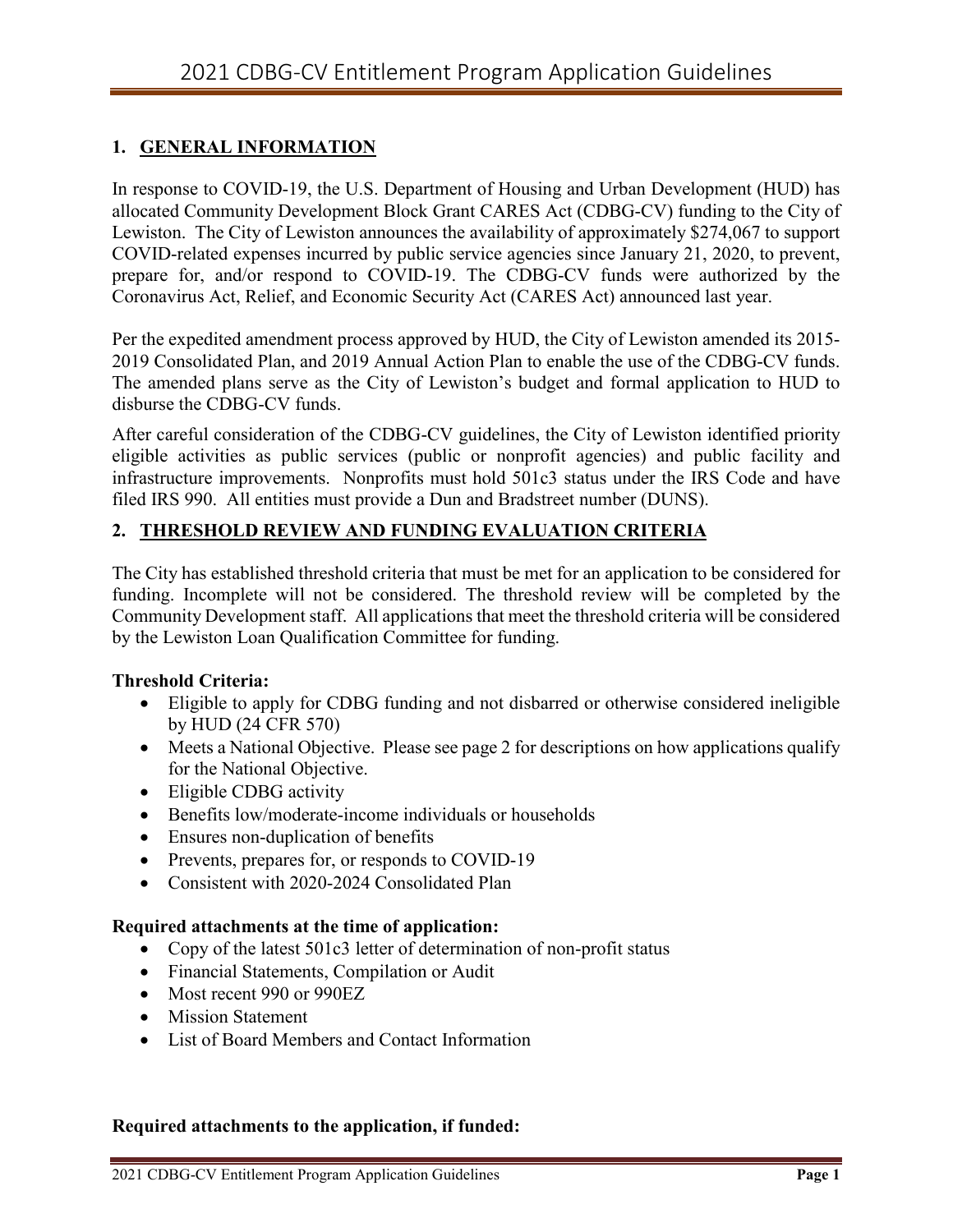- Nondiscrimination Policy
- Conflict of Interest Policy
- Organization's Procurement Policy (if you are requesting reimbursement on supplies/materials)
- Organization's Grievance Policy for both employees and clients
- Organization's Termination Policy for employees and clients
- Organization's Protected Personal Identification Information Policy
- Organization's Duplication of Benefits Procedures

# **3. CDBG PROGRAM REQUIREMENTS**

**A. CDBG National Objective:** CDBG Public Service projects must benefit at least 51 percent low- and moderate-income persons. Determination is based on limited clientele or area benefit activity.

A minimum of 70 percent of all CDBG-CV funds must be used for activities that meet the lowand moderate-income national objectives.

**Low and moderate-income (LMI):** LMI is defined as having an income equal to or less than 80 percent of the area median income, adjusted for household size. The specific household income limits are based on U.S. Census Bureau estimates, updated and issued by HUD annually.

| Household   | 30% Area      | $50\%$ Area   | 80% Area      |
|-------------|---------------|---------------|---------------|
| <b>Size</b> | Median Income | Median Income | Median Income |
|             | \$14,950      | \$24,950      | \$39,900      |
| 2           | \$17,420      | \$28,500      | \$45,600      |
| 3           | \$21,960      | \$32,050      | \$51,300      |
|             | \$26,500      | \$35,600      | \$59,650      |
|             | \$31,040      | \$38,450      | \$61,550      |
|             | \$35,580      | \$41,300      | \$66,100      |
|             | \$40,120      | \$44,150      | \$70,650      |
|             | \$44,660      | \$47,000      | \$75,200      |

## **Fiscal Year (FY) 2021 HUD INCOME LIMITS April 1, 2021**

Limited Clientele Activity: This is the category most often used for public service activities. Limited clientele activities are activities limited to a specific group of persons. At least 51 percent of those served must be low- and moderate-income persons. Services qualifying under this category **serve a specific clientele**, rather than providing service to all persons in a geographic area. Limited clientele activities may qualify as either a **presumed benefit activity or a direct benefit activity.** A presumed benefit activity is one that exclusively serves a specific group of people that HUD categorically considers to be low- and moderate-income persons. These categories include: abused children, battered spouses, elderly persons, homeless persons, illiterate adults, persons living with AIDS, migrant farm workers, and severely disabled adults as defined by the Bureau of Census. The project sponsor must document that the activity is designed to be used exclusively by a category of persons presumed by HUD to be low- and moderate-income.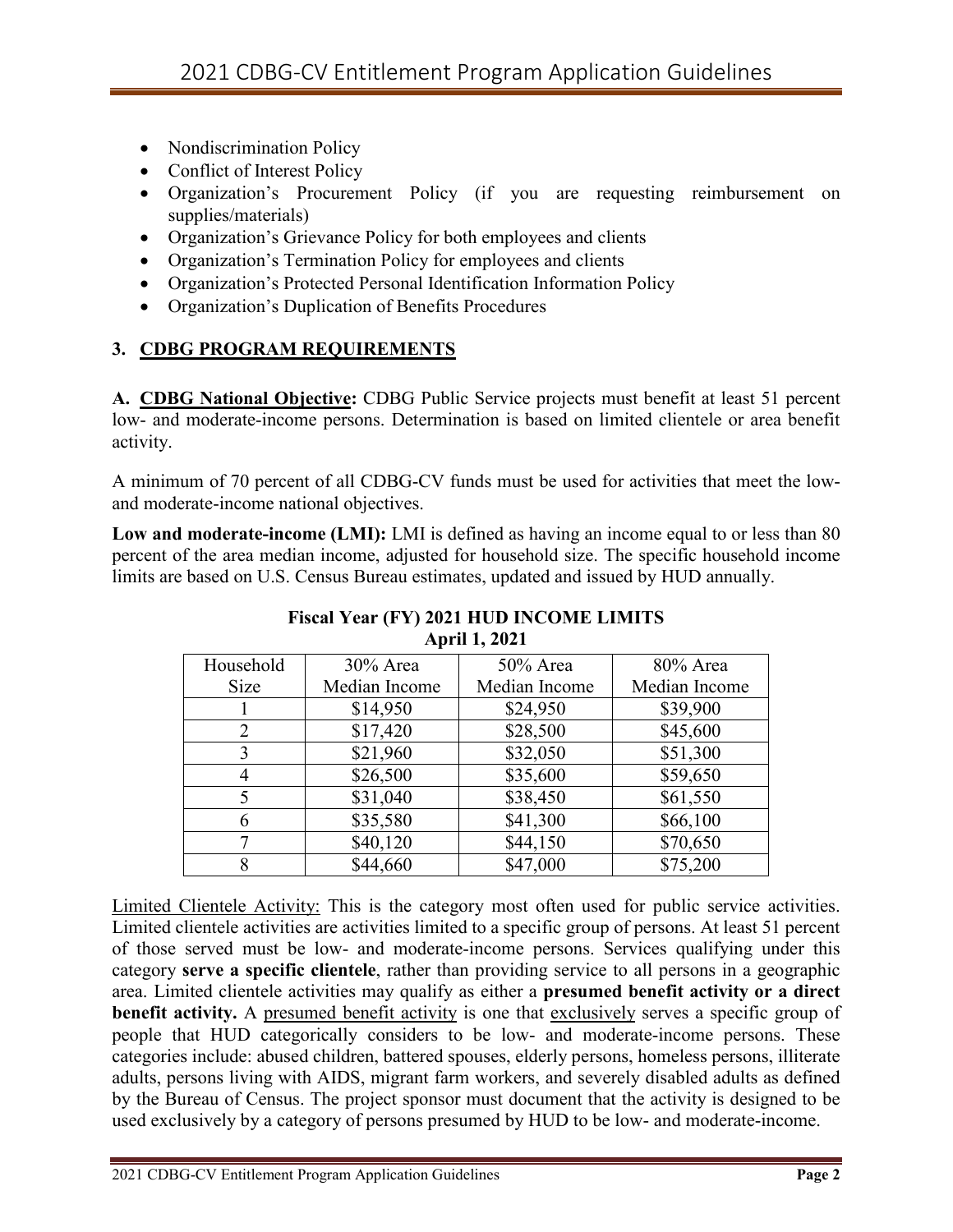If the clientele served does not fall under one of the presumed benefit category of persons, it may qualify as a direct benefit activity which serves low- and moderate-income persons. The project sponsor must verify and maintain documentation regarding the family size and income of each person served. At least 51 percent of the clientele served must be low- and moderate-income persons or the activity funded must be limited exclusively to low- and moderate-income persons.

LMI Area Activity: The nature and location of the activity may also support a conclusion that primarily low- and moderate-income persons are served. To qualify under this definition, the service provided must be both of such nature and in such location that it may reasonably be concluded that the activity's clientele will primarily be low- and moderate-income persons, but the benefits of this type of activity are available to all residents in the area regardless of income. The project sponsor must provide and maintain documentation showing a map of service area delineating boundaries and of income characteristics of the area in the form of surveys or ACS data.

**B. Eligible Activities:** Funds may ONLY be used to cover costs for activities associated with preparing for, responding to, or recovering from the COVID-19 pandemic. Applicants may use CDBG-CV funds for public services and public facilities and infrastructure. Public service activities must be either a new or expanded service. Although not inclusive, the chart below outlines examples of eligible activities.

| <b>Buildings and Improvements, Including Public Facilities</b>                                                                |                                                                                                                                                        |  |  |
|-------------------------------------------------------------------------------------------------------------------------------|--------------------------------------------------------------------------------------------------------------------------------------------------------|--|--|
| Acquisition, construction, reconstruction,<br>or installation of public works, facilities,<br>and site or other improvements. | Rehabilitate a facility for testing, diagnosis, or<br>treatment.                                                                                       |  |  |
|                                                                                                                               | Reconstruction of roads/sidewalks (expansion) to<br>allow for social distancing.                                                                       |  |  |
|                                                                                                                               | Acquire and rehabilitate, or construct, a group<br>living facility that may be used to centralize<br>patients undergoing treatment.                    |  |  |
|                                                                                                                               | Installation of wiring, fiber optic cables, and<br>permanently affixed equipment such as receivers<br>for areas to receive broadband/internet service. |  |  |
| Rehabilitation of buildings and<br>improvements.                                                                              | Rehabilitate a senior center, community center, or<br>homeless shelter by replacing the HVAC system<br>and/or installing air purification system.      |  |  |
|                                                                                                                               | Acquisition and/or rehabilitation of a building to<br>capacity of homeless shelters<br>expand<br>to<br>accommodate social distancing and isolation.    |  |  |
|                                                                                                                               | Installation of wife routers/extenders in affordable<br>buildings for LMI residents.                                                                   |  |  |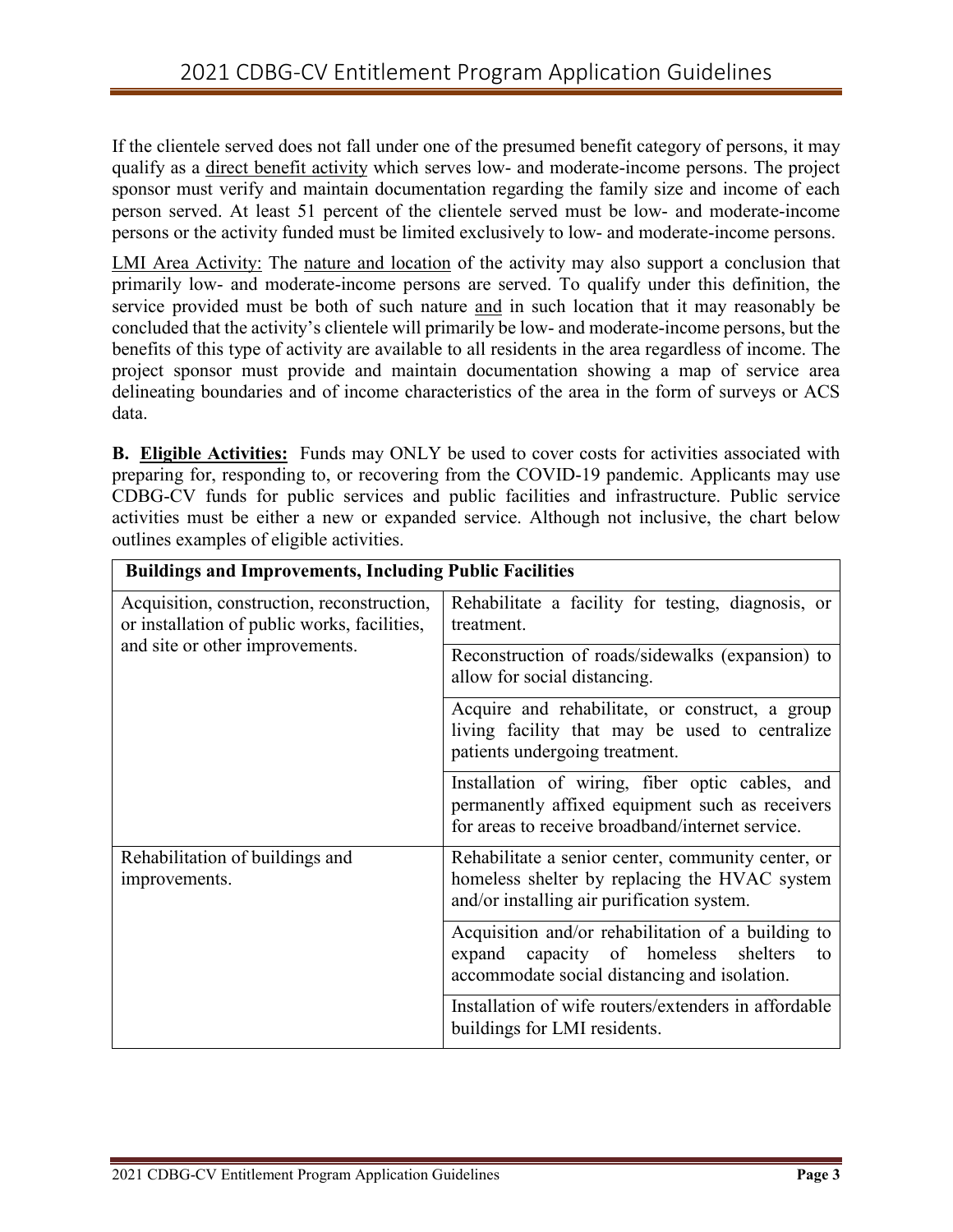| <b>Public Services</b>                                                    |                                                                                                                                                                       |  |  |
|---------------------------------------------------------------------------|-----------------------------------------------------------------------------------------------------------------------------------------------------------------------|--|--|
| Provision of assistance to primarily Low-<br>and-Moderate Income persons. | Carry out job training to expand the pool of health<br>care workers and technicians that are available to<br>treat disease within a community.                        |  |  |
|                                                                           | Provide testing, diagnosis, or other services at a<br>fixed or mobile location.                                                                                       |  |  |
|                                                                           | Provide equipment, supplies, and materials<br>necessary to carry out a public service (e.g.,<br>childcare for working parents with distance<br>learning school kids). |  |  |
|                                                                           | Deliver meals on wheels to quarantined individuals<br>or individuals that need to maintain social<br>distancing due to medical vulnerabilities.                       |  |  |
|                                                                           | Installation of wiring, fiber optic cables, and<br>permanently affixed equipment such as receivers<br>for families to receive broadband/internet access.              |  |  |

**C. Cap on Assistance:** The CARES Act eliminates the 15 percent cap on the amount of grant funds that can be used for public service activities.

**D. Eligible Expenses:** CDBG-CV funds may be used for the following:

- Labor, supplies, and materials
- Operation and maintenance of the facility where a public service is located

## **E. Minimum Required Documentation:**

- An activity description that includes: a) the name of the agency providing the service(s); b) a detailed narrative of the service(s) being provided
- Limited Clientele National Objective income self-certification and demographic information
- Area Benefit National Objective map of service area delineating boundaries and of income characteristics of the area in the form of surveys or ACS data
- A project budge detailing where the CDBG-CV funds will be used

**F. Duplication of Benefits Requirement:** A duplication of benefits review will be conducted for each CDBG-CV eligible activity. A duplication of benefits occurs when assistance is provided to a person or entity (i.e., beneficiary) to address costs and/or losses and that person or entity (i.e., beneficiary) receives assistance for the same costs and/or losses from other funding sources. The funding sources not only include CARES Act sources, but also other federal, state, philanthropic, and local government sources.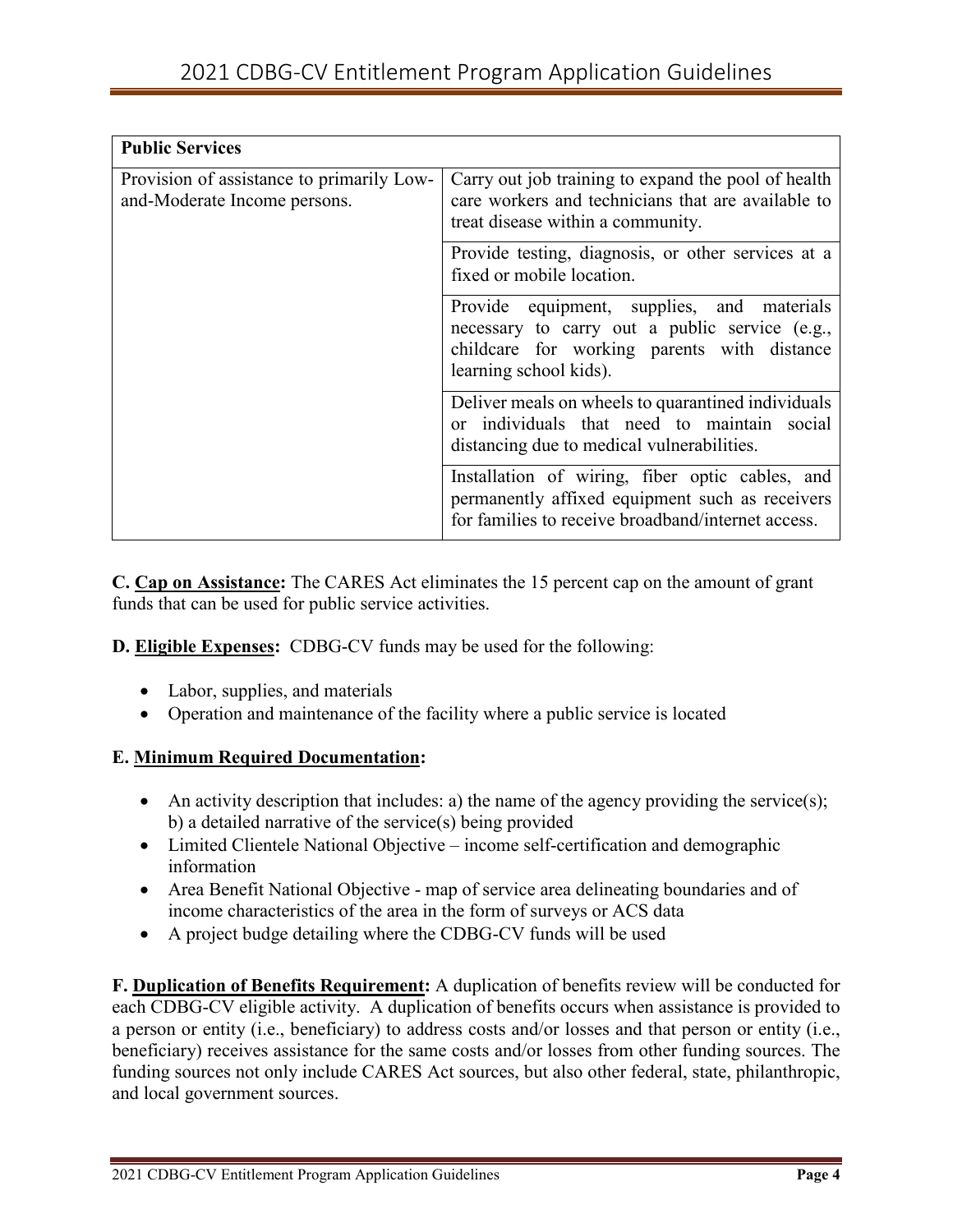For a list of other likely federal sources and guidance, see the [CDBG-CV Duplication of Benefits](https://files.hudexchange.info/resources/documents/CDBG-CV-Duplication-of-Benefits-Quick-Guide.pdf)  [Quick Guide \(hudexchange.info\).](https://files.hudexchange.info/resources/documents/CDBG-CV-Duplication-of-Benefits-Quick-Guide.pdf)

The City will recaptures all funds associated with duplication of benefits. To avoid issues, applicants must develop and maintain adequate procedures to prevent a duplication of benefits. Procedures must include a requirement of repayment of any duplicative assistance by persons/entities receiving CDBG-CV funds and a method to assess whether CDBG-CV funds will duplicate financial assistance that is already received or likely to be received by acting reasonably. A copy of the duplication of benefits procedures must accompany the CDBG-CV application.

# **4. PROGRAM ADMINISTRATION REQUIREMENTS**

## **A. Environmental Review:**

The City will conduct an environmental review on every property and activity that receives City assistance in accordance with 24 CFR Part 58 and Part 50 and as further described in CDBG regulations 24 CFR 570.604. NO work may commence on the property until the review is complete and the Subrecipient Agreement is signed.

## **B. Procurement:**

All subrecipients receiving CDBG-CV funds must follow the procurement requirements specified in 2 CFR Part 200.317-200.326.

## **C. Fair Housing and Equal Opportunity:**

Applicants are required to ensure that CDBG-CV funded projects comply with fair housing, equal opportunity, and nondiscrimination laws.

## **D. Labor Standards:**

Applicants are required to ensure that CDBG-CV funded projects comply with labor standard regulations specified in 24 CFR 570.603.

## **E. Uniform Relocation Act:**

All subrecipients receiving CDBG-CV funds must comply with the requirements of this Act, and so notify tenants/businesses where applicable.

## **F. Monitoring:**

The City will monitor all projects through mechanisms, including review of quarterly reports received from the subrecipient, communications, and desk and/or on site monitoring visits.

## **G. Conflict of Interest:**

All subrecipients receiving CDBG-CV funds must comply with conflict of interest regulations specified in 24 CFR Part 570.489(h) and F.S. 112.3143.